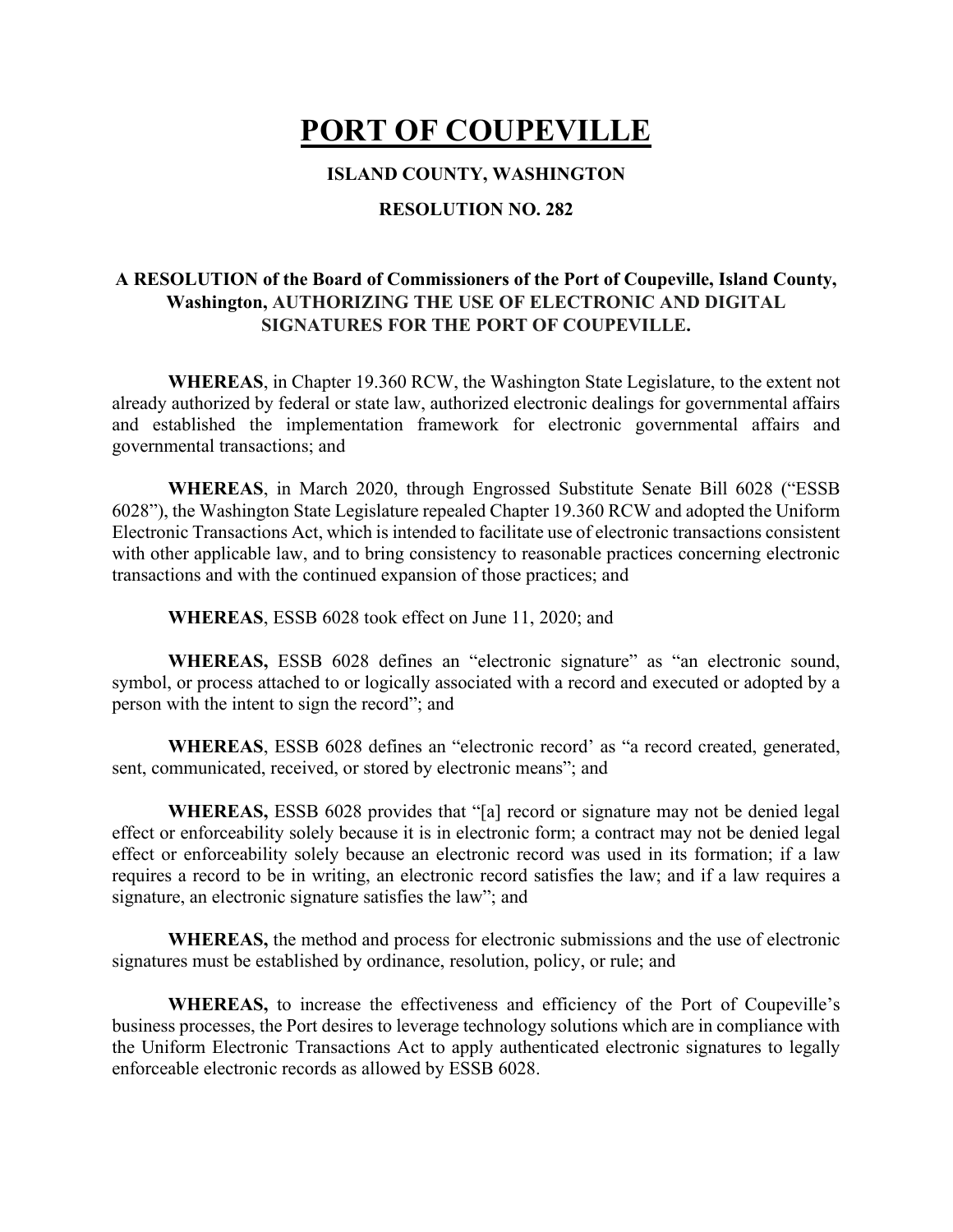#### **NOW, THEREFORE, BE IT RESOLVED** as follows:

A. The foregoing recitals are incorporated and fully made a part of this Resolution.

B. The Port Commission finds it to be in the public interest to allow the use of electronic records and electronic signatures for Port business to the fullest extent allowed by law.

C. The Port Commission recognizes that in many situations the use of a written, affixed by hand, or "wet" signature created when a person physically marks a document with the intent to sign the record could be replaced with an electronic signature which would have the same force and effect, except as required otherwise by law.

D. The Port Commission authorizes the Executive Director and other designees, to use the Adobe Sign electronic signature platform or any future replacement of such platform, either of which follow the Standards adopted by the Port, to affix electronic signatures to electronic records.

E. The Port Commission directs the Executive Director to adopt any necessary administrative policies or processes to implement the use of electronic signatures by the Port and prescribe when and how such signatures will be allowed consistent with this resolution and in compliance with the provisions of RCW Chapter 19. 360 and Engrossed Substitute Senate Bill 6028 ("Uniform Electronic Transactions Act").

F. This resolution shall take effect and be in force immediately upon its passage.

**ADOPTED by the Board of Commissioners of the Port of Coupeville at the regular public meeting thereof held this 24th day of March 2021 and duly authenticated in open session by the signatures of the Commissioners being present and voting.**

)avd

KuMish

**[\\_\\_\\_\\_\\_\\_\\_\\_\\_\\_\\_\\_\\_\\_\\_\\_\\_\\_\\_\\_\\_\\_\\_\\_\\_\\_\\_\\_\\_\\_\\_\\_\\_\\_\\_\\_\\_\\_\\_\\_\\_\\_\\_\\_\\_\\_\\_\\_\\_\\_\\_\\_\\_\\_\\_\\_\\_](https://na3.documents.adobe.com/verifier?tx=CBJCHBCAABAAoxzVshZ9KXs9fn3j9H4IRoCUrnA41XUZ)\_\_\_\_\_\_\_\_\_\_\_\_\_\_\_\_\_\_\_\_\_\_\_\_\_\_\_\_**  David Day (Mar 27, 2021 09:24 PDT) John Mishasek (Mar 27, 2021 09:14 PDT) Mohammad Mostafavinassab (Mar 30, 2021 19:11 PDT) Mohammad Mostafavina

**David Day John Mishasek Mohammad Mostafavinassab**

Attest: This \_\_\_\_\_ day of March 2021 *Chris Michalopoulos (Mar 26, 2021 13:08 PDT)* 

Li MiJ Chris Michalopoulos (Mar 26, 2021 13:08 PDT)

 **Chris Michalopoulos, Executive Director**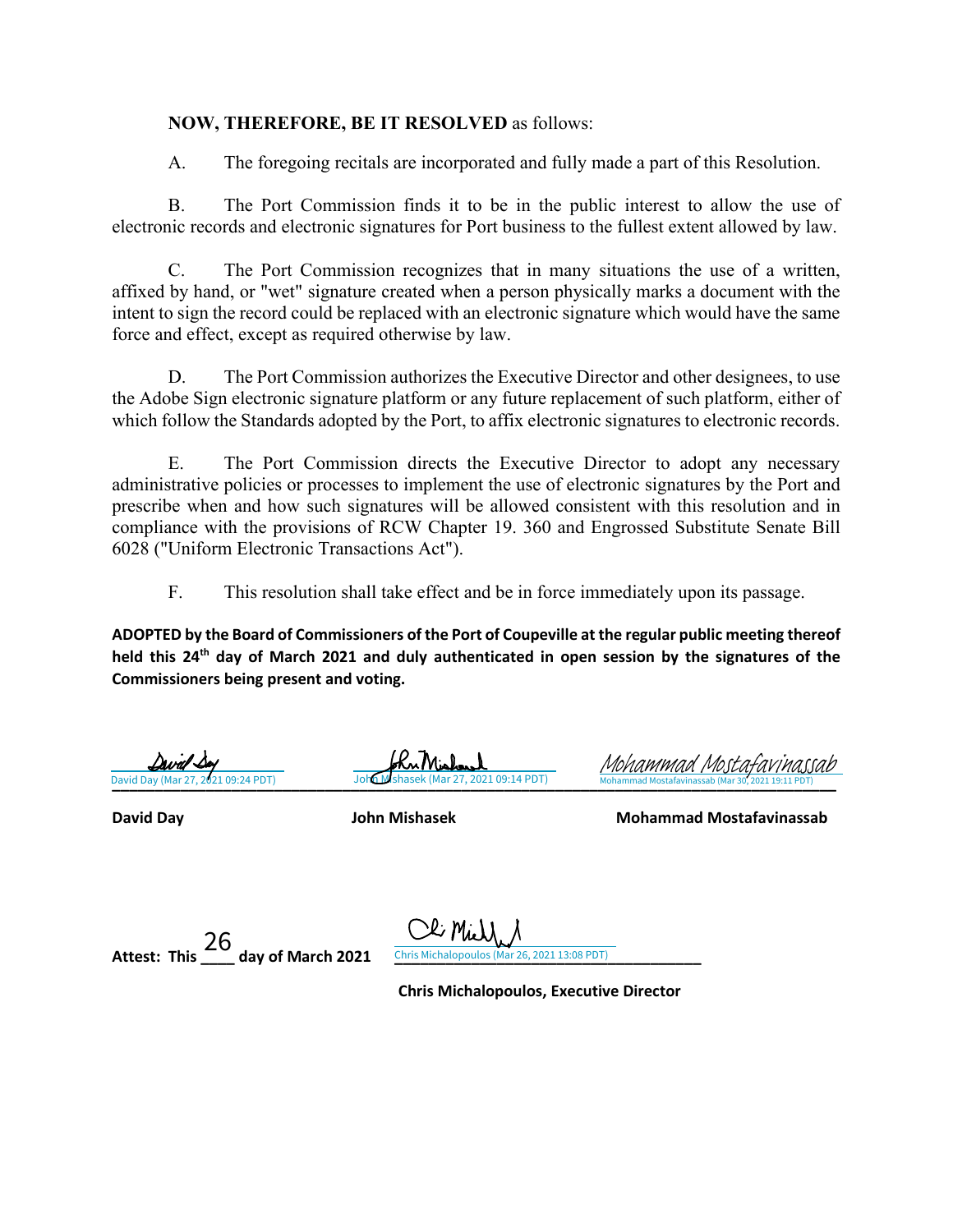# Resolution #282 - Electronic and Digital Signatures for signature

Final Audit Report 2021-03-31

| Created:        | 2021-03-26                                        |
|-----------------|---------------------------------------------------|
| By:             | April Booth (adminassistant@portofcoupeville.org) |
| Status:         | Signed                                            |
| Transaction ID: | CBJCHBCAABAAoxzVshZ9KXs9fn3j9H4IRoCUrnA41XUZ      |
|                 |                                                   |

## "Resolution #282 - Electronic and Digital Signatures for signatur e" History

- $\Box$  Document created by April Booth (adminassistant@portofcoupeville.org) 2021-03-26 - 4:55:40 PM GMT- IP address: 66.235.71.5
- Document emailed to David Day (commissioner1@portofcoupeville.org) for signature 2021-03-26 - 5:05:29 PM GMT
- Document emailed to John Mishasek (commissioner2@portofcoupeville.org) for signature 2021-03-26 - 5:05:29 PM GMT
- Document emailed to Mohammad Mostafavinassab (commissioner3@portofcoupeville.org) for signature 2021-03-26 - 5:05:29 PM GMT
- Document emailed to Chris Michalopoulos (executivedirector@portofcoupeville.org) for signature 2021-03-26 - 5:05:30 PM GMT
- **Email viewed by Chris Michalopoulos (executivedirector@portofcoupeville.org)** 2021-03-26 - 8:06:27 PM GMT- IP address: 66.165.3.141
- $\mathcal{O}_0$  Document e-signed by Chris Michalopoulos (executivedirector@portofcoupeville.org) Signature Date: 2021-03-26 - 8:08:13 PM GMT - Time Source: server- IP address: 66.165.3.141
- Email viewed by John Mishasek (commissioner2@portofcoupeville.org) 2021-03-27 - 4:11:54 PM GMT- IP address: 76.28.202.109
- $\mathscr{O}_\bullet$  Document e-signed by John Mishasek (commissioner2@portofcoupeville.org) Signature Date: 2021-03-27 - 4:14:01 PM GMT - Time Source: server- IP address: 76.28.202.109
- **Email viewed by David Day (commissioner1@portofcoupeville.org)** 2021-03-27 - 4:15:57 PM GMT- IP address: 73.19.18.69

## **Adobe Sign**